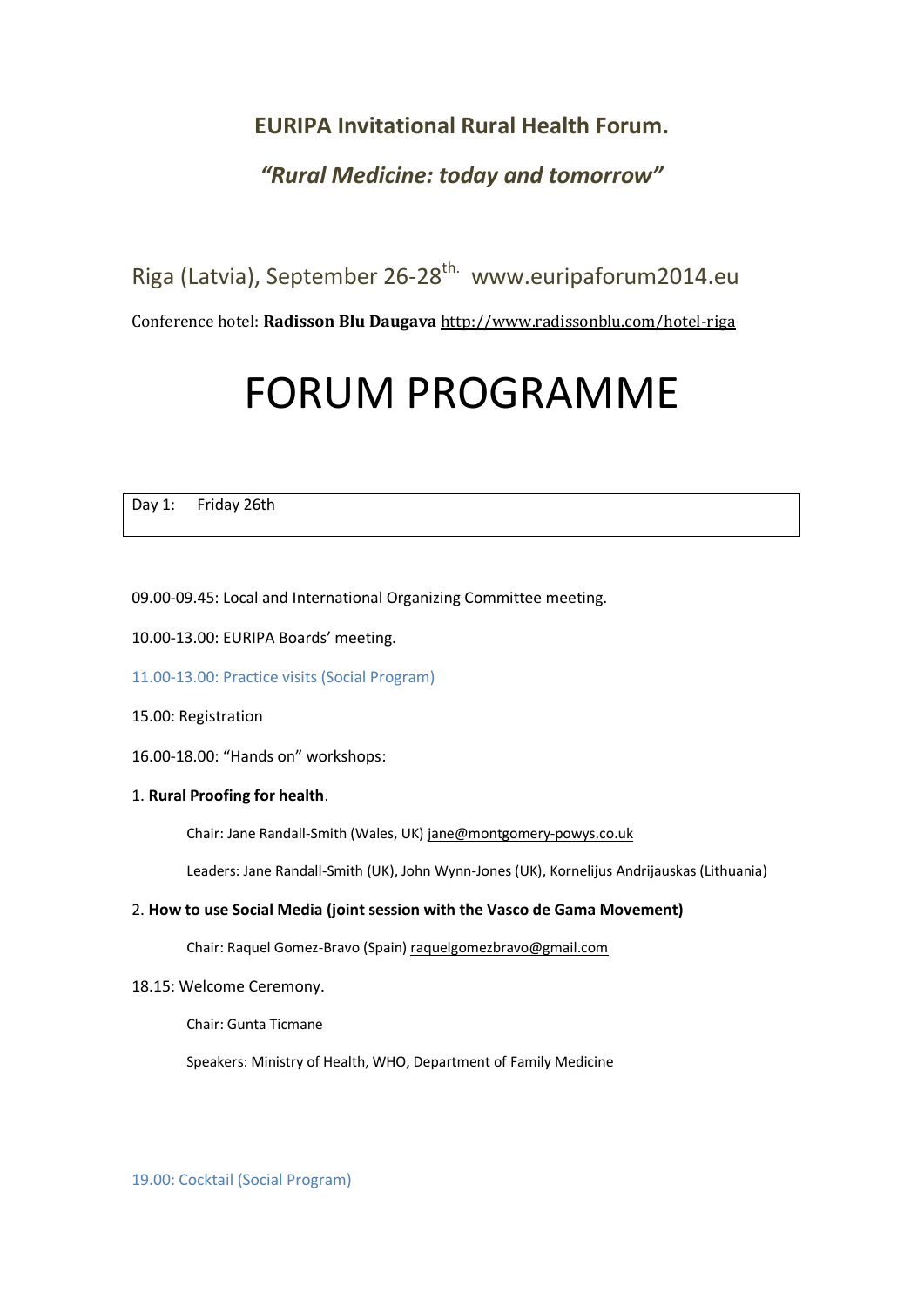Day 2: Saturday 27th

#### 08.15-09.30: Networking Plenary:

#### **Designing a pan-European Rural Health Policy strategy**

Chair: Jose Lopez-Abuin l.abuin@hotmail.com

Speakers: Job Metsemakers (President, WONCA-Europe)

John Wynn-Jones (Chair, WONCA Working Party on Rural Practice)

Diederik Aarendonk (Coordinator, European Forum of Primary Care)

Shengli Niu (International Labour Organization)

Renata Papp (Secretary General, UEMO)

#### 09.30-11.00: Forum workshops

#### 3. **Policy making: primary health care actualities in European countries**

Chairs: John Wynn-Jones (Wales-UK) john@johnwj.com

Christos Lionis (Greece) lionis@galinos.med.uoc.gr

Liga Kozlovska (Latvia[\) liga\\_kozlovska@inbox.lv](mailto:liga_kozlovska@inbox.lv)

| 1. Prof Janko Kersnik (Eslovenia) | 1. "Political support to rural health practitioners: developing a |
|-----------------------------------|-------------------------------------------------------------------|
|                                   | family medicine specialist training".                             |
| 2. Prof Witold Lukas (Poland)     | 2. Policy making - examples from Poland                           |
| 3. José Augusto Rodrigues         | 3. Primary Health Care reform in Portugal: effectiveness at the   |
| Simões (Portugal)                 | rural area                                                        |

#### 4. **Prioritising issues in rural health/practic**e

Chairs: Zsuzsanna Farkas-Pall (Romania) farkaspall@yahoo.com

Benedikt Hofbauer (Austria) Benedikt.Hofbaur@gmx.at

Aigars Miezitis (Latvia) Aigars.Miezitis@vmnvd.gov

| 1.MC Martinez-Altarriba (Spain) | 1. Analysis of neurodegenerative diseases in the rural area         |
|---------------------------------|---------------------------------------------------------------------|
| 2. Aigars Miezitis (Latvia)     | 2. The results of the Pilot Project in tele-consultations in Latvia |
| 3. Gindrovel Dumitra (Romania)  | 3. Rural health care in Romania: priorities                         |

11.00: Coffee-break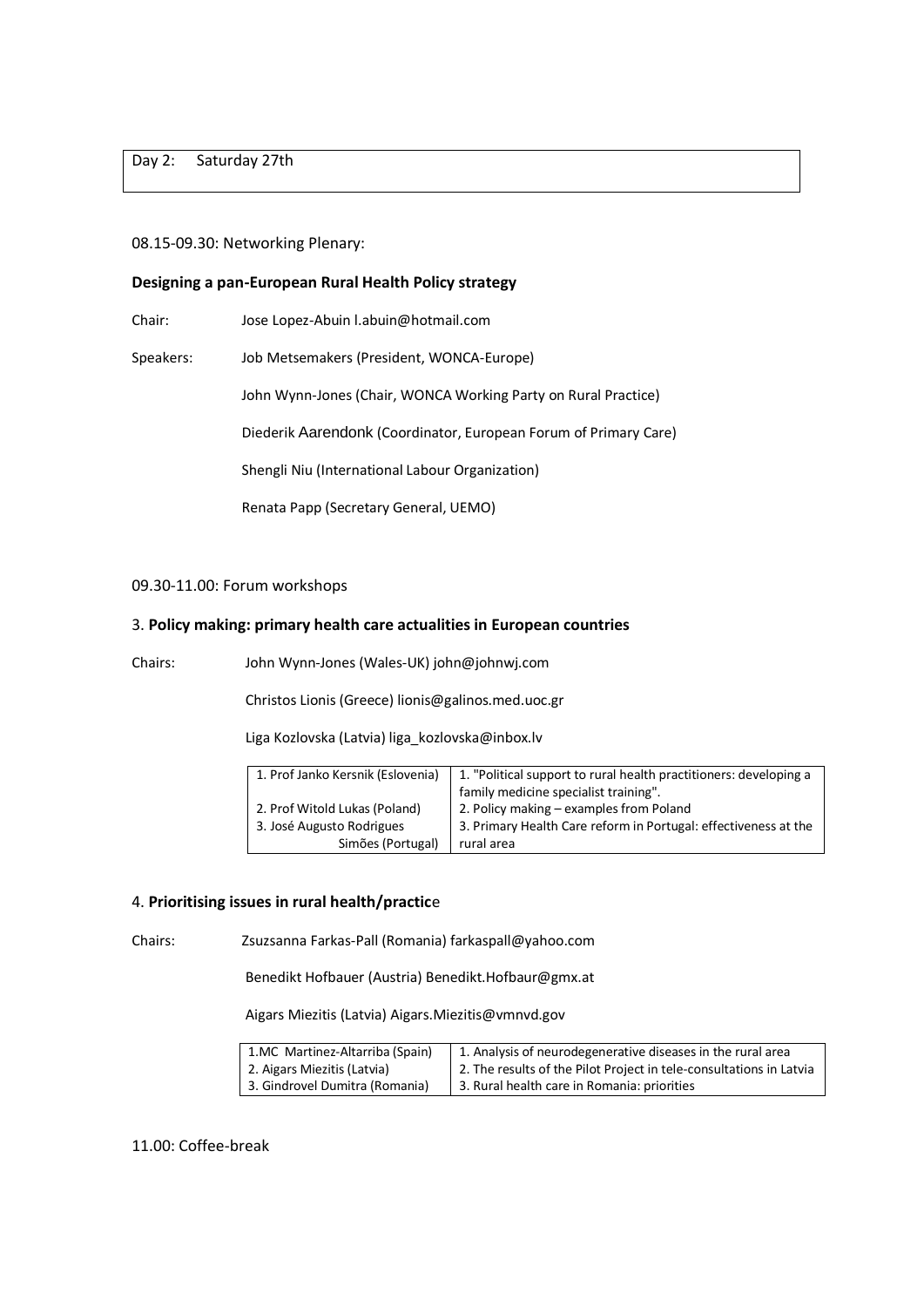#### 11.30-13.00: Forum workshops

# 5. **Collecting and using evidence to inform policy**

Chairs: Janko Kersnik (Slovenia) janko.kersnik@gmail.com

Zalika Klemenc-Ketis (Slovenia) zalika.klemenc.ketis@gmail.com

Sandra Gintere (Latvia) sandra.gintere@rsu.lv

| 1. Ruth Kalda (Estonia) | 1. How to influence policy by collecting and using evidence           |
|-------------------------|-----------------------------------------------------------------------|
| 2. Prof Ludmila         | 2. Do patients want to evaluate the quality of health care? A short   |
| Marcinowicz (Poland)    | survey among patients from villages and small towns                   |
| 3. Ilze Grauze (Latvia) | 3. How to influence policy by collecting and using evidence in Latvia |

# 6. **Structure of primary healthcare in rural locations - is there a universal model?**

Chairs: Oleg Kravtchenko (Norway) ovkdoc@yahoo.no

Loic Masson (France) massonloic.med@gmail.com

Maija Kozlovska (Latvia[\) mmmaijina@inbox.lv](mailto:mmmaijina@inbox.lv)

| 1. Laurent Crozat (France) | 1. Present and perspective of health in French rural locations |
|----------------------------|----------------------------------------------------------------|
| 2. Christian Rokseth       | 2. Organization of Primary Healthcare in rural communities of  |
| (Norway)                   | Northern Norway                                                |
| 3. Linda Saurina (Latvia)  | 3. Primary Healthcare in Latvian Rural Territory Today         |

#### 13.00: Lunch

# 14.00-15.30: Forum workshops

#### 7. **How can rural GPs influence healthcare politics?**

Chairs: Tanja Pekez-Pavlisko (Croatia) tashamed@gmail.com

David Halata (Czech Rep) halatad@gmail.com

Janis Barloti (Latvia) janis.barloti@gmail.com

| 1. Jan Kučeřík (Czech Rep) | 1. Apple medical technology in rural GP                        |
|----------------------------|----------------------------------------------------------------|
| 2. Maja Racic (Bosnia and  | 2. The role of rural GPs in healthcare politics changes in the |
| Hercegovina)               | Balkan area                                                    |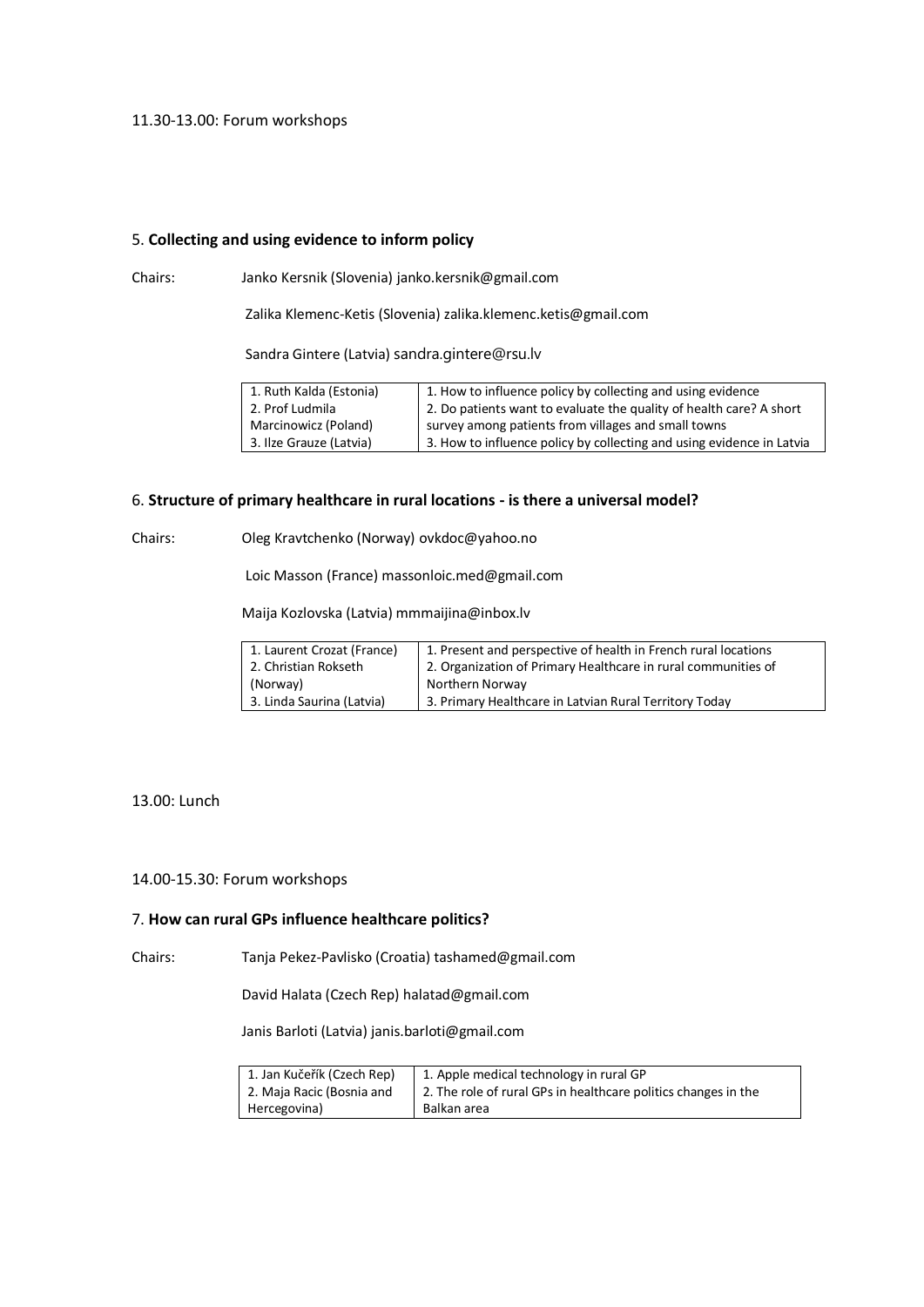#### 8**. Building partnerships across sectors**

Chairs: Jean-Pierre Jaquet (France) jp.jacquet@cnge.fr

Donata Kurpas (Poland) dkurpas@hotmail.com

Dana Misina (Latvia) [danamisina@gmail.com](mailto:danamisina@gmail.com)

| 1. Uldis Likops (Latvia)    | 1. Collaboration between NGOs and primary care actors                 |
|-----------------------------|-----------------------------------------------------------------------|
| 2. Prof. Lech Panasiuk      | 2. Building partnerships across sectors – examples from the Institute |
| (Poland)                    | of Rural Health?                                                      |
| 3. Matthieu Sautel (France) | 3. Rules and incentives taken by authorities to retain and encourage  |
|                             | GP's to be in rural area in France. What is suitable in Europe?       |

#### 15.30-17.15: EURIPA Favorite Topics:

# 9. **Training in Rural Medicine in Europe: Graduates and Undergraduates. What political and**

| academic    | 1. Prof. Roger Strasser    | 1. Tailored education for medical students and registrars with their |
|-------------|----------------------------|----------------------------------------------------------------------|
| actions are | (Canada)                   | future i rural medicine                                              |
|             | 2. Anna Falk (Sweden)      | 2. The development of a new education plan for registrars in family  |
| needed?     |                            | medicine in rural settings                                           |
|             | 3. Peter Berggren (Sweden) | 3. Recruit and Retain: A multinational EU project on recruitment,    |
| Chairs:     |                            | training, skill development and professional development in rural    |
| Lars        |                            | medicine                                                             |
|             |                            |                                                                      |

Agreus (Sweden) Lars.Agreus@ki.se

Vija Silina (Latvia) vija.silina@gmail.com

# 10. **Health-related behaviours and quality of life- Rural vs urban patients.**

Chairs: Jaume Banque (Spain) jbanquev@gmail.com

Gaida Berzina (Latvia) [gaiberzina@e-apollo.lv](mailto:gaiberzina@e-apollo.lv)

| 1. Inara Upmale (Latvia)   | 1. The Health Competency Determinant Factors of the Latvian       |
|----------------------------|-------------------------------------------------------------------|
|                            | Population                                                        |
| 2. Aija Snikvalde (Latvia) | 2. How to "sell" new behaviours of health?                        |
| 3. Prof. Lech Panasiuk     | 3. Results of research about health-related behaviours and QoL in |
| (Poland)                   | rural patients.                                                   |
| 4. Eero Merilind (Estonia) | 4. The impact of pay-for- performance on the workload in family   |
|                            | practices in Estonia                                              |

# 17.00-18.00: Summing up of the day

20.00: Rural Dinner (Social Program). Not included in registration fee.